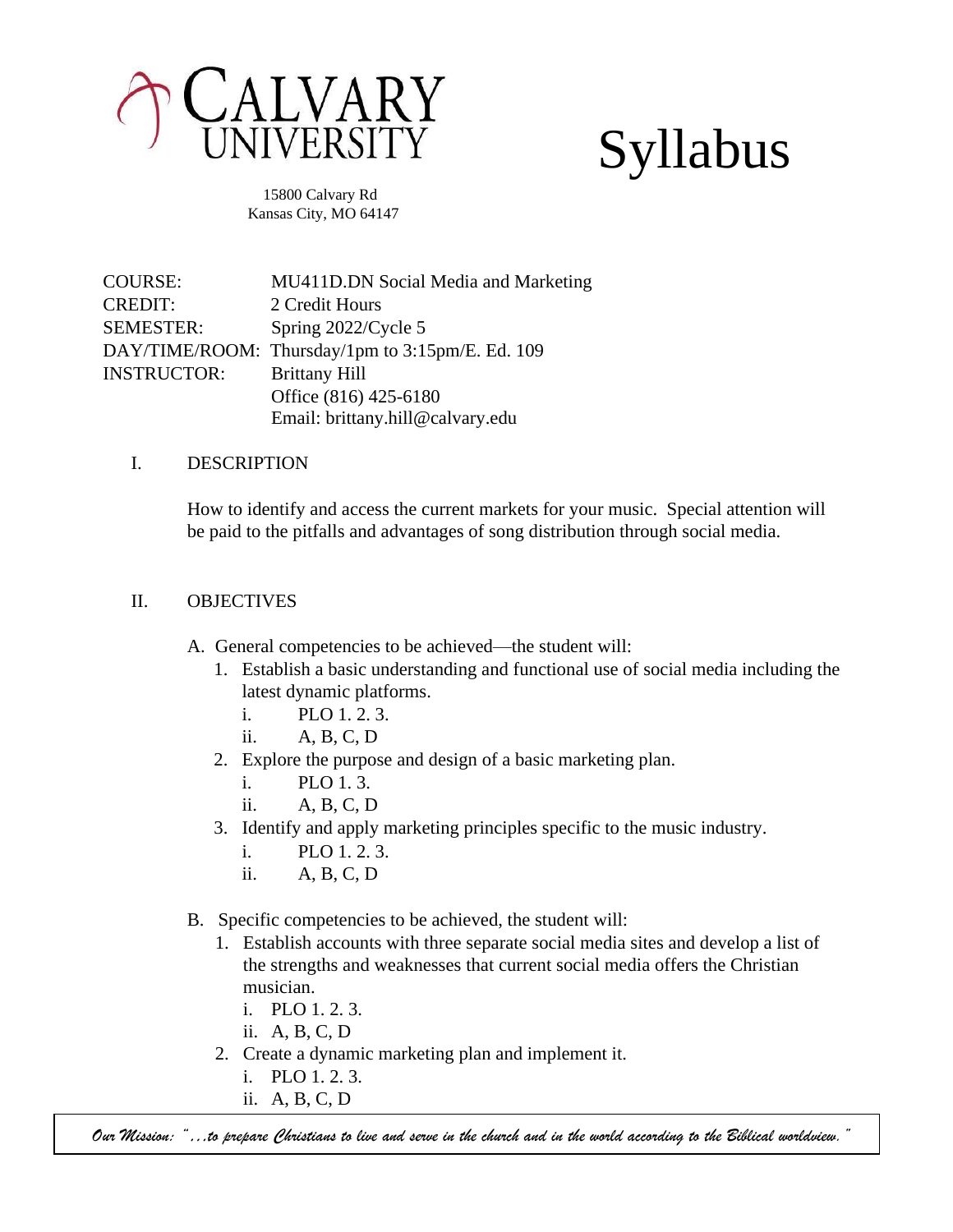- 3. Develop opportunities for the production and distribution of a unique body of music.
	- i. PLO 1. 2. 3.
	- ii. A, B, C, D

# III. REQUIREMENTS

- A. You MUST purchase a text book: *Get More Fans: The DIY Guide to the New Music Business* **(2019 Edition) by Cannon, Jesse. Published by Musformation.**
- B. Complete the required weekly reading and writing assignments.
	- \* **Assignments** are due at class time or on the date assigned.
- C. Prepare a detailed marketing plan and supporting presentation for yourself that can be implemented after completion of this class.
- D. Attendance is required for this course. One or more absences will reflect negatively on your final grade.

# IV. METHODS

- A. In-class teaching methods will include lecture, discussion, demonstration, video, and oral reports.
- B. Out of class methods will include reading, study, written assignments, assigned projects, research, and preparation for oral reports.

#### V. GRADING

| Assignments and in-class attendance | 50% |
|-------------------------------------|-----|
| Marketing plan and presentation     | 50% |

• **Assignments** are due at class time or on the date assign. Papers and reading assignments must be completed **on time**. **NO EXCEPTIONS.** 

# VI. MATERIALS

#### *The Bible*

**Get More Fans: The DIY Guide to the New Music Business** by Cannon, Jesse. Published by Musformation ISBN-10: 0988561301 ISBN-13: 978-0988561304 New: \$29.99 (Amazon), Kindle \$9.99

# VII. OTHER IMPORTANT INFORMATION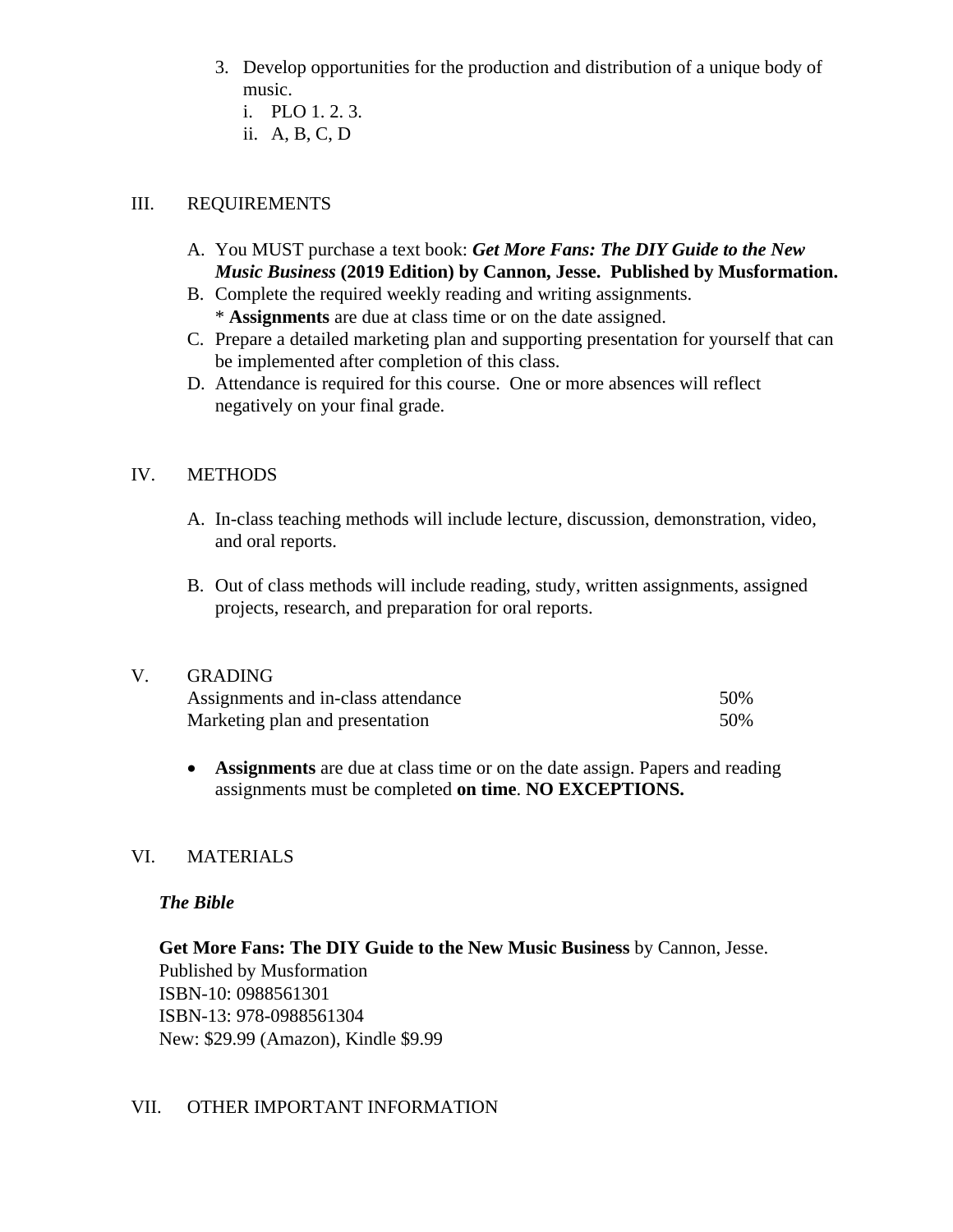The Bible is a required textbook in every course at Calvary University. To facilitate academic level study, students are required to use for assignments and research an English translation or version of the Bible based on formal equivalence (*meaning that the translation is generally word-for-word from the original languages*), including any of the following: New American Standard (NASB, English Standard Version (ESV), New King James (NKJV), or King James (KJV). Other translations and versions based on dynamic equivalence (*paraphrases, and thought-for-thought translations like NLT and NIV*) may be used as supplemental sources. Please ask the professor if you have questions about a particular translation or version.

Students with disabilities have the responsibility of informing the Accommodations Support Coordinator [\(aso@calvary.edu\)](mailto:aso@calvary.edu) of any disabling condition that may require support.

# *Plagiarism is defined as copying any part of a book or paper without identifying the author. This also includes taking another person's ideas and presenting them as your own.*

The Clark Academic Center (learning@calvary.edu) is dedicated to providing free academic assistance for Calvary University students. Student tutors aid with all facets of the writing process, tutor in various subject areas, prepare students for exams and facilitate tests. Please take advantage of this service.

All class papers must follow the Turabian style according to A Manual for Writers of Research Papers, Theses, and Dissertations, 8th edition and the Calvary Style Guide, 2019 update.

In-class attendance and discussion is mandatory and is part of the student's overall final grade.

Grading Scale: See grading scale in the university catalog.

#### **\*Carnegie Unit Worksheet**

# **Calvary University Course: MU411 Social Media and Marketing**

| <b>Assignments</b>   | <b>External/Online</b> |          |
|----------------------|------------------------|----------|
|                      | Hours                  | Assigned |
| "Seat Time" in class | 18                     |          |
| Reading              | 30                     |          |
| Weekly               | 12                     |          |
| Homework/Projects    |                        |          |
| Marketing Plan and   | 30                     |          |
| Presentation         |                        |          |